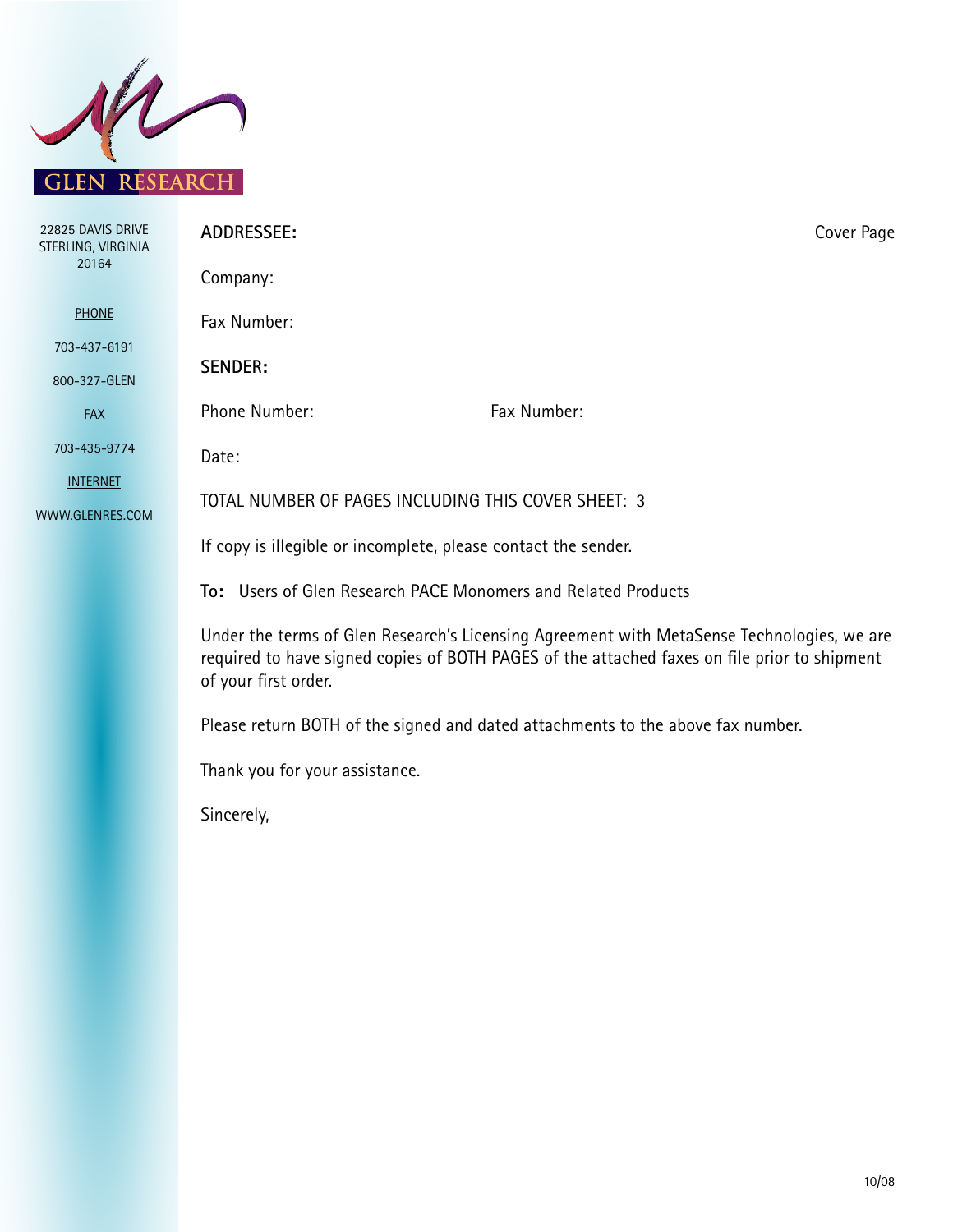

| 22825 DAVIS DRIVE           | ADDRESSEE:                                                                                                                                                                                                                                                                                                                                                                                                                                                                               | Page 1 of 2 |  |
|-----------------------------|------------------------------------------------------------------------------------------------------------------------------------------------------------------------------------------------------------------------------------------------------------------------------------------------------------------------------------------------------------------------------------------------------------------------------------------------------------------------------------------|-------------|--|
| STERLING, VIRGINIA<br>20164 | Company:                                                                                                                                                                                                                                                                                                                                                                                                                                                                                 |             |  |
|                             | Fax Number:                                                                                                                                                                                                                                                                                                                                                                                                                                                                              |             |  |
| <b>PHONE</b>                | SENDER:                                                                                                                                                                                                                                                                                                                                                                                                                                                                                  |             |  |
| 703-437-6191                |                                                                                                                                                                                                                                                                                                                                                                                                                                                                                          |             |  |
| 800-327-GLEN                | Phone Number:<br>Date:                                                                                                                                                                                                                                                                                                                                                                                                                                                                   | Fax Number: |  |
| <b>FAX</b>                  | If copy is illegible or incomplete, please contact the sender.                                                                                                                                                                                                                                                                                                                                                                                                                           |             |  |
| 703-435-9774                | To: All Users of Glen Research Phosphonocarboxylates, including PACE monomers (phosphonoacetates), PFORM<br>monomers (phosphonoformates), ePACE monomers (esterified phosphonoacetates), and ePFORM monomers (esterified<br>phosphonoformates)                                                                                                                                                                                                                                           |             |  |
| <b>INTERNET</b>             |                                                                                                                                                                                                                                                                                                                                                                                                                                                                                          |             |  |
| WWW.GLENRES.COM             |                                                                                                                                                                                                                                                                                                                                                                                                                                                                                          |             |  |
|                             | Our agreement with MetaSense Technologies allows us to sell to you Phosphonocarboxylate Monomers that are<br>ultimately used for RESEARCH PURPOSES ONLY. In accordance with this agreement, we must inform you of the<br>uses to which these products may be put, which are described below.                                                                                                                                                                                             |             |  |
|                             | This product is covered by patents, US 6,693,187 and 7,067,641, patents pending and foreign counterparts owned<br>by Lievre Cornu. Purchase of all or any of these products includes a limited license to use the product solely in the<br>manufacture of Oligonucleotides for RESEARCH USE ONLY and its use is not authorized nor intended for diagnostic or<br>therapeutic use. This product is for research or laboratory use only and is not to be administered to humans or animals |             |  |

therapeutic use. This product is for research or laboratory use only and is not to be administered to humans or animals or used for pharmaceutical, *in vitro* diagnostic, or commercial purposes without written permission from Lievre Cornu, LLC (e-mail: lievre\_cornu@comcast.net). No other license is intended or granted through sale of this product to purchaser. Purchase other than by an authorized distributor or reseller does not include the right to resell or transfer this product either as a stand alone product or as a combination of another product or to otherwise commercially exploit this product. Any use of this product other than the licensed use without the prior express written authorization of Lievre Cornu, LLC is strictly prohibited. This license conveyed with the products specifically excludes (and you have no right to use the product or Oligonucleotides containing the product for): (a) therapeutic or diagnostic applications (including kits, pools, libraries and other products or services that incorporate Oligonucleotides containing the product), (b) any *in vivo* toxicity/safety study in support of an investigational new drug application (or foreign counterpart), or (c) resale (including sale of kits, pools, libraries and other products or services that incorporate the product or Oligonucleotides containing the product) if such activities have commercial application, any and all of which require a separate license from Lievre Cornu. Neither the product nor any product created through its use may be used in human clinical trials.

In the event you have a separate agreement with MetaSense or Lievre Cornu regarding this product that explicitly states that the foregoing is not applicable to you, your use of this product will be governed by the terms of such agreement. In no event does the limited license included with the purchase of this product expand or alter the scope of the license granted pursuant to such agreement.

Please sign below and return this page to acknowledge that you have received this notice. Thank you in advance for your cooperation. We require this signed copy prior to the first shipment of product.

I acknowledge that I have received this notification.

Signature: \_\_\_\_\_\_\_\_\_\_\_\_\_\_\_\_\_\_\_\_\_\_\_\_\_\_\_\_\_\_\_\_\_\_\_ Date: \_\_\_\_\_\_\_\_\_\_\_\_\_\_\_\_\_\_

Print your name here: \_\_\_\_\_\_\_\_\_\_\_\_\_\_\_\_\_\_\_\_\_\_\_\_\_\_\_\_\_\_\_\_\_\_\_